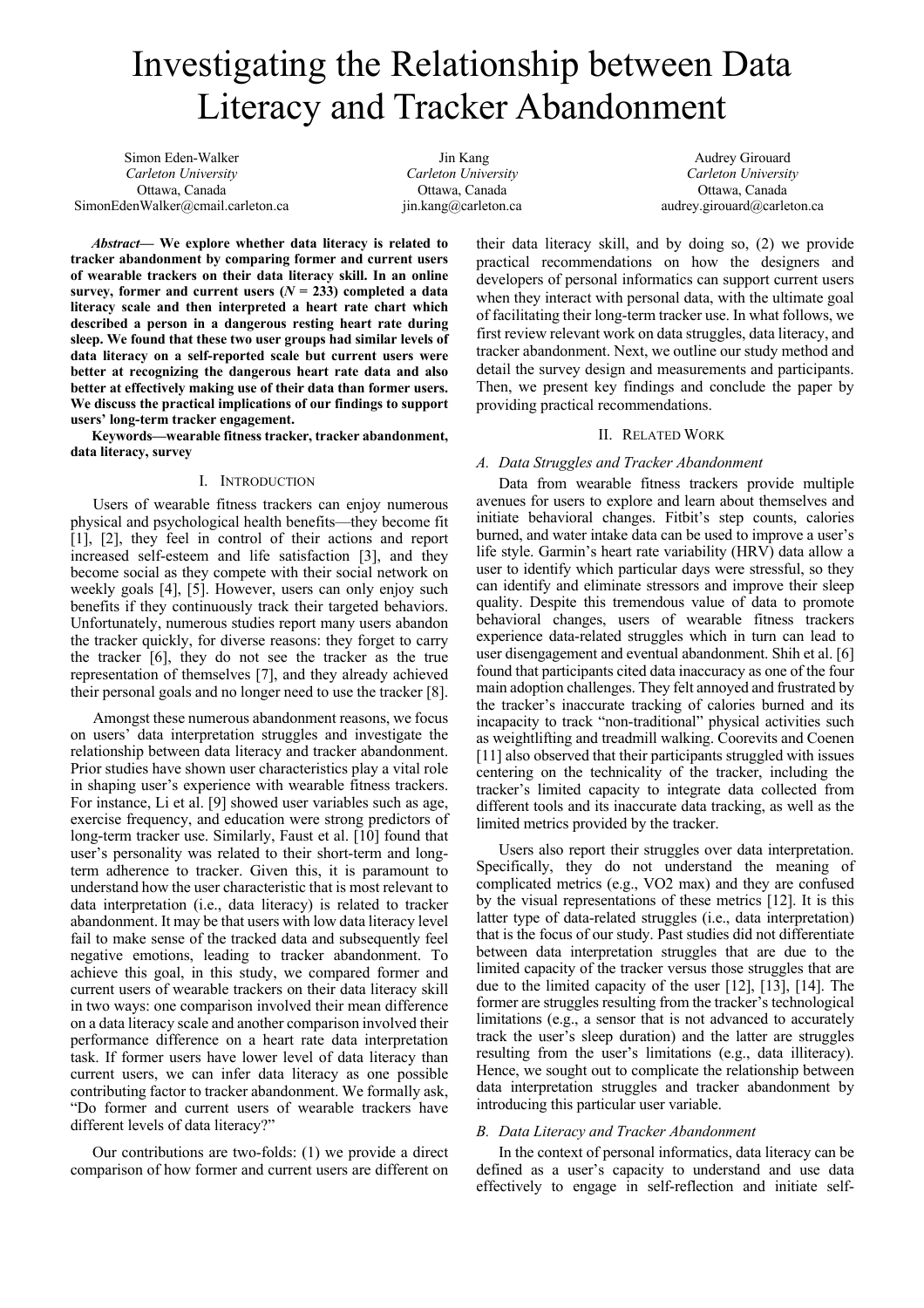improvement [15]. In general, people with high data literacy skill can analyze and infer relevant insights from data and they can plan and act upon necessary actions to initiate the process of behavioral changes. Not many studies have directly examined the relationship between data literacy and data interpretation struggles[16], [13], [14]. However, we can infer from some studies that users of low data literacy skill might experience greater difficulty than users of high data literacy skill. In these studies, a user's data literacy skill can be assumed based on their years of experience using the tracker (i.e., a user with longer years of experience supposedly has higher data literacy skill than a user with shorter years of experience). Rapp and Cena [16] showed that naïve users found data hard to understand which required a lot of cognitive effort to deduce any useful insights. As such, they wanted metrics that were intuitive, a summary of what metrics mean, and direct recommendations on what they should do. In contrast, other studies have shown that experienced users were highly motivated to explore with different data visualizations and test set of hypotheses between different metrics (e.g., "do drug and alcohol affect my snoring?") and they focused more on quantitative metrics and numerical feedback [13], [14]. Not only they were highly data literate, these experienced users created their own apps and tools to explore their data.

All these studies suggest that naïve users struggle more with data interpretation supposedly due to their low level of data literacy skill. In our study, we directly measured and compared former and current users' data literacy skill. This comparison allows researchers to see how these two user groups are different on key user behaviors, thoughts, and emotions and thus it allows researchers to infer why former users abandoned their trackers [17]. We can infer data literacy is related to tracker abandonment if former users show different levels of data literacy compared to current users. We formally state our research question as the following:

**Research Question (RQ):** Do former and current users of wearable trackers have different levels of data literacy?

## III. METHOD

This study was part of the first author's larger project and we only present a subset of data that was directly relevant to address the study's research question.

# *A. Study Participants*

We recruited former and current users of fitness trackers through social media, including Facebook and Twitter, word of mouth, as well as flyers displayed on a large Canadian University campus and at select municipal recreation facilities. For participants who completed the survey, we entered them into a draw to win one of two \$50 gift cards. After 6 weeks of recruitment, we had unbalanced groups of current users ( $n = 160$ ) and former users ( $n = 20$ ). Thus, we recruited another batch of former users using Prolific, an online resource for participants for online surveys with a fair proportional compensation of \$14 per hour. In the end, we had a total of 233 participants (female = 132; *Mage* = 37.01, *SDage* = 12.40): 186 participants were active users and 47 participants were former users. Most participants resided in Canada (*n* = 79), USA (*n* = 59), and the UK (*n* = 23), with the rest residing in diverse countries (e.g., Australia, Germany, Pakistan, The Netherlands, Spain, Serbia, Singapore) (*n* = 25). Of the respondents, 84 indicated their highest level of education was 'postgraduate', 95 said 'undergraduate', while 38 said 'high school', with 16 saying 'other'.

Former users indicated they only used one device and used Fitbit series ( $n = 25$ ), followed by Xiaomi Band ( $n = 9$ ), Garmin  $(n = 2)$ , Apple Watch  $(n = 2)$ , and various other devices  $(n = 9)$ ; they used their reported trackers on average of 6.65 months before they abandoned it (median*months* = 4; range*months* = 35) and listed only one device when asked the name of the tracker they used. In contrast, current users reported that they used multiple trackers, with Garmin, FitBit, Apple Watch, Whoop, and Xiaomi Band being the most frequently mentioned devices. They reported that they have been using the tracker on average of 22.79 months usage  $(median<sub>months</sub> = 14; range<sub>months</sub> = 77).$ 

*B. Survey Design* 



Fig. 1. Heart rate data shown to study participants.

Participants completed a survey on Qualtrics. They first responded to general demographics questions related to themselves (e.g., age, gender) and the tracker (e.g., the names of trackers) and then responded to questions asking about their data literacy skill and general data habit (see more details under Survey Measurements). Then, participants saw a chart showing heart rate data that was directly adopted from a real incident from 2017. A man named Scott Killian who was an Apple Watch user woken up from his sleep by a 3rd party app that alerted him to an elevated heart rate [18]. He did not feel sick but went to the hospital where he was diagnosed with having a heart attack. His doctor told him that he would have died in his sleep without the alert.

As seen from Fig. 1, a resting heart rate of 121 BPM is dangerous while one is in sleep and this condition requires a doctor's immediate attention. For adults, a normal resting heart rate in sleep should be between 60 and 100 BMP and it can even be under 60 BMP if one is in deep sleep [19], [20]. We showed the man's heart rate data (Figure 1) to our participants and asked them the following question, "With the above data, what can you understand from the data? What might you do with this data?" Participants were informed that this data came from a man while he was sleeping.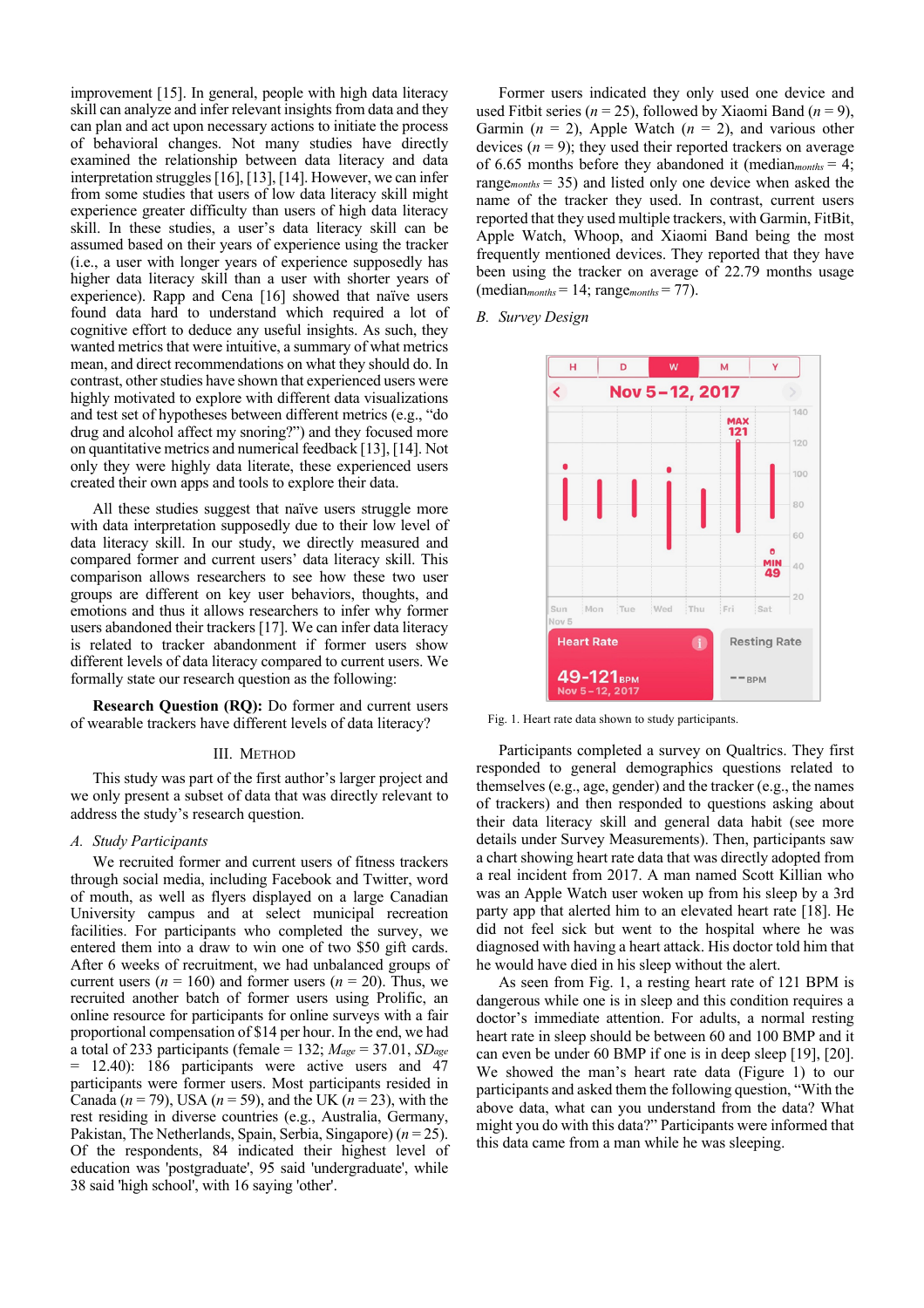# *C. Survey Measurements*

*1. Data Literacy Skill* was measured using the following three items, "I can understand graphs well," "I can make a sense of physiological data," and "I can plan a course of action based on the results" on a 5-point Likert scale  $(1 =$ Disagree strongly to  $5 = \text{Agree}$  strongly; Cronbach's  $\alpha = .71$ ). Participants with higher means had better data literacy skill than those with lower means on this scale.

*2. General Data Habit* was assessed using one multiple choice question, "What have you done with the data generated by the fitness tracker?" Participants were provided with 6 response options and were free to choose more than one option: a) Changed behavior, b) Charted progress, c) Consulted with a trainer, d) Didn't do anything, e) Didn't know what to do, and f) Other (please specify).

### IV. RESULTS

We now present results demonstrating how two user groups are different from each other on data literacy skill, thereby responding to our RQ.

# *A. Data Literacy Skill Scale*

Given the non-normal distribution of data literacy variable for former and current users, we used Mann-Whitney U test to compare the difference between the two user groups on this variable. We found that two groups were not significantly different from each other  $(U = 3859.500, p = .27)$ . That is, former users  $(M=4.13, SD=.65)$  and current users  $(M=4.23,$  $SD = .68$ ) rated themselves similarly on their data literacy skill. Both groups perceived themselves favorably on their data literacy skill, as indicated by their means nearing 5.

## *B. General Data Habit Scale*

We computed frequency tables for former and current users to understand how each user group generally used their collected data (see Table I and Table II; participants were allowed to choose more than one option and percentages reflect the number of participants who selected each behavior as a portion of all participants in that subgroup).

| TABLE I. |  |  | <b>GENERAL DATA HABIT FOR FORMER USERS</b> |
|----------|--|--|--------------------------------------------|
|----------|--|--|--------------------------------------------|

| <b>Participant Behavior</b> | Total, $n = 47$ (%) |
|-----------------------------|---------------------|
| Planned a course of action  | 6(12.76%)           |
| Consulted with a trainer    | $3(6.38\%)$         |
| Charted progress            | 23 (48.93%)         |
| Didn't do anything          | 21 (44.68%)         |
| Didn't know what to do      | $9(19.14\%)$        |

TABLE II. GENERAL DATA HABIT FOR CURRENT USERS

| <b>Participant Behavior</b> | Total, $n = 186$ (%) |
|-----------------------------|----------------------|
| Planned a course of action  | 72 (38.70%)          |
| Consulted with a trainer    | 28 (15.05%)          |
| Charted progress            | 148 (79.56%)         |
| Didn't do anything          | 22 (11.82%)          |
| Didn't know what to do      | $12(6.45\%)$         |

As seen from Table I, almost half of former users used the data to chart progress (48.93%) just as almost half of them did not do anything with the data (44.68%). Also, only a few indicated they planned a course of action based on their data (12.76%). As seen from Table II, the majority of current users used the data to chart progress (79.56%), some of them used the data to plan a course of action (38.70%), and only a few of them did not do anything with the data (11.82%). Moreover, the percentage of former users who indicated they did not know what to do with their data (19.14%) was almost the double of that of current users (6.45%).

#### *C. Heart Rate Data Task Performance*

We coded participants' responses to an open-ended question asking what they would do with heart rate data into 5 categories. These categories are dispalyed in Table III. These five categories are Medical situation, Basic reading, Causal reading, Clueless reading, and No response. Each category's definition is provided in the table.

TABLE III. DATA USAGE BEHAVIORS FOR CURRENT USERS

| Category            | <b>Definition</b>                                                                                                  |
|---------------------|--------------------------------------------------------------------------------------------------------------------|
| 1. Medical reading  | Participants mentioned the person should<br>see a doctor / specialist.                                             |
| 2. Basic reading    | Participants mentioned basic data reported<br>on the graph without engaging in deeper<br>interpretation.           |
| 3. Causal reading   | Participants recognized the data were<br>unusual and tried to figure out events to<br>explain the data.            |
| 4. Clueless reading | Participants mentioned they did not know<br>what to do with the data or they provided<br>incorrect interpretation. |
| 5. No response      | Participants did not provide any answer.                                                                           |

To understand if there was a significant relationship between data literacy skill and heart rate data task performance, we conducted a 2 (user status: former vs. current) x 5 (heart rate data task performance: Medical reading vs. Basic reading vs. Causal reading vs. Clueless reading vs. No response) 2-way Chi-square test of independence. The Chi-square test was significant,  $\chi^2(4, N =$  $(233) = 2.35, p < .05$ . There were similar numbers of former and current users who showed basic reading, causal reading, clueless reading, and no response. However, for medical situation reading, fewer former users than we would expect provided responses that belonged to this category (the standardized residual of -2.1).

In line with above results, when looking at former users (Table IV), it is quite surprising that only one of them recognized the man in the story needed to see a doctor and specialist (2.1%). This contrasts sharply with 15.6% of current users who recognized the man's condition as an emergency and indicated the man needed to see a doctor. Interestingly, a few of current users in this Medical reading category mentioned the man might be suffering from apnea and tachycardia, which demonstrate their knowledge on sleep disorder and heart condition that affect one's heart rate. For both user groups, Basic and Causal readings were most frequently coded responses. While participants in the Basic reading category simply repeated the heart rate data that they saw on a chart or mentioned there was a high variability in the data, those in the Causal reading category recognized the person's heart rate was unusually high for someone who was sleeping. Thus, these participants attempted to identify some triggering events that could have caused such a high elevated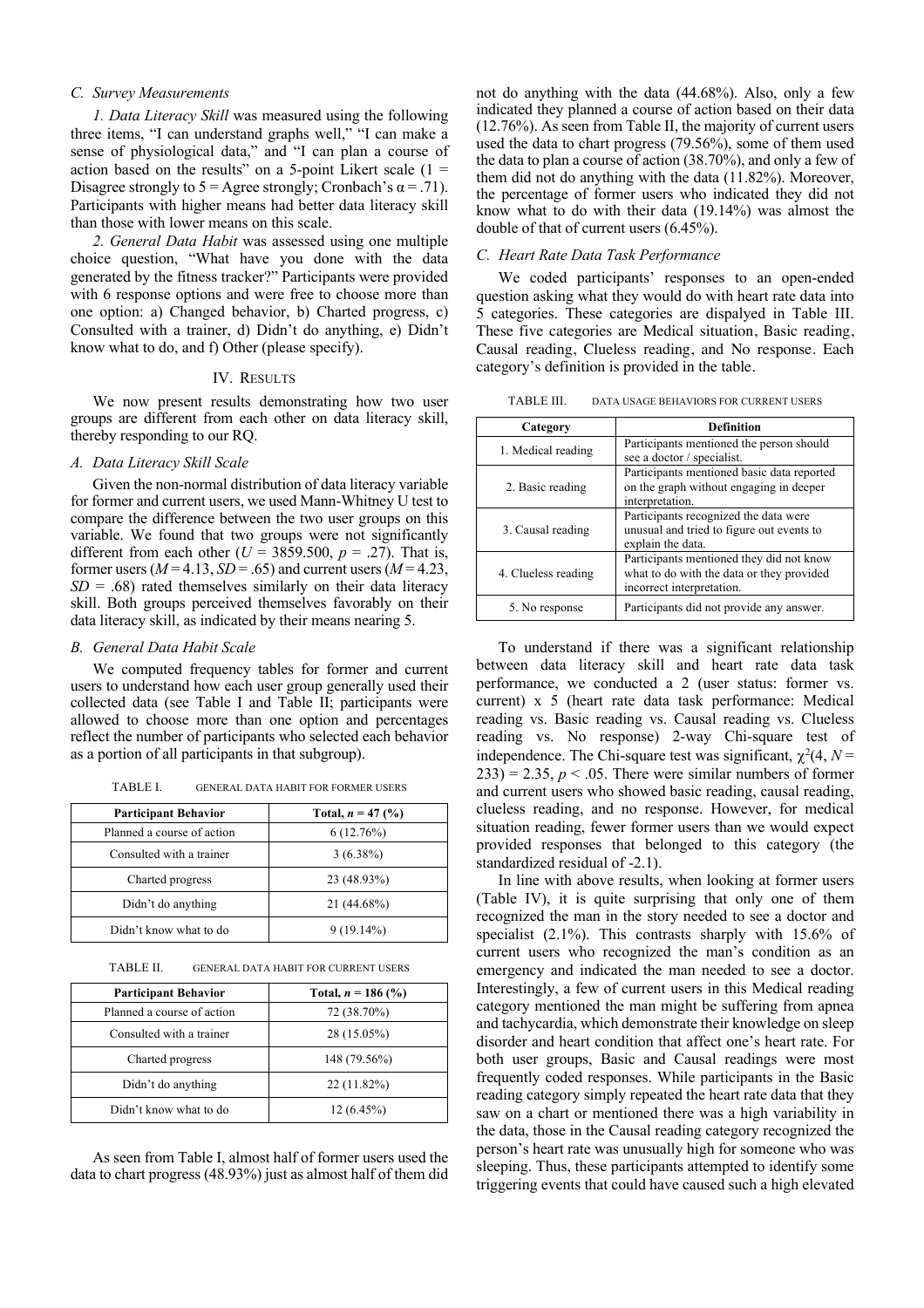heart rate, demonstrating they had better knowledge of what an average resting heart rate looks like than those in the Basic reading category but at the same time they failed to recognized the urgency of the man's condition. Some of the frequently mentioned events were alcohol, exercise, intimacy, and nightmare.

Lastly, there were similar percentages of former (12.8%) and current users (13.4%) who provided clueless interpretation of the data: some participants were confused by the data and other participants incorrectly suggested the man should plan for a better workout plan and the person had a healthy resting heart rate.

TABLE IV. HEART RATE DATA TASK RESPONSES OF FORMER USERS

| Category                | Total, $n =$<br>47 (%) | <b>Example</b>                                                                                                                                                                                                                                                                                                                                                                                                                                                                                                                                                          |
|-------------------------|------------------------|-------------------------------------------------------------------------------------------------------------------------------------------------------------------------------------------------------------------------------------------------------------------------------------------------------------------------------------------------------------------------------------------------------------------------------------------------------------------------------------------------------------------------------------------------------------------------|
| Medical<br>reading      | $1(2.1\%)$             | (S8) He has a high resting pulse and<br>should probably consult a physician. It<br>could be normal for him, but seems<br>awfully high.                                                                                                                                                                                                                                                                                                                                                                                                                                  |
| <b>Basic</b><br>reading | 17<br>$(36.2\%)$       | (S15) That man had 49 min and 121 max<br>heart rate;<br>(S37) Range of heart rate during<br>different time intervals for each day;<br>(S89) Heart rate was highest on the<br>Friday and lowest on Wednesday;<br>(S111) I can understand how high and<br>how low his BPM got. But I sincerely<br>don't know if they are good or bad.                                                                                                                                                                                                                                     |
| Causal<br>reading       | 21<br>$(44.7\%)$       | (S21) On Friday he had an elevated<br>heart rate. Maybe I'd wonder what<br>happened that day that was different to<br>other days;<br>(S9) That most of the week he slept<br>well, relaxing especially on Weds but<br>that on Friday and Saturday something<br>was disturbing his sleep e.g., alcohol,<br>staying up late, excitement;<br>(S8) His heart rate was high overnight<br>on Friday. I might ask what he was<br>doing before he went to bed on Friday<br>that caused his heart rate to go so high,<br>or what happened overnight, maybe he<br>had a bad dream. |
| Clueless<br>reading     | $6(12.8\%)$            | (S33) You can see that his heart rate is<br>in a healthy range; (S25) I might make<br>better workout plan.                                                                                                                                                                                                                                                                                                                                                                                                                                                              |
| No response             | $2(4.3\%)$             |                                                                                                                                                                                                                                                                                                                                                                                                                                                                                                                                                                         |

## V. DISCUSSION

In response to our research question "Do former and current users have different levels of data literacy?" our results indicate the answer is they are somewhat different. Focusing on their self-rating of data literacy skill on a 5-point Likert scale, we found that two user groups rated themselves similarly on the scale and they felt confident in their skill to interpret and make use of their data. In fact, both groups had means that were nearing 5. However, when we examined how two user groups made use of their data in general, current users were better at effectively making use of their data, for instance, by planning courses of actions and consulting a trainer. In contrast, we saw that almost half of former users indicated they did not do anything with their data. This indicates that former users might understand what data mean but they do not understand how they should adjust their subsequent behaviors based on the data. This line of finding suggests that former users may place greater agency in the tracker rather than themselves [21] and could have benefitted

| TABLE V.<br>HEART RATE DATA TASK RESPONSES OF CURRENT USERS |
|-------------------------------------------------------------|
|-------------------------------------------------------------|

| Category            | Total,<br>n = 186<br>(%) | <b>Example</b>                                                                                                                                                                                                                                                                                                                                                                                                                                                                                                                                                                                                                                                                                                           |
|---------------------|--------------------------|--------------------------------------------------------------------------------------------------------------------------------------------------------------------------------------------------------------------------------------------------------------------------------------------------------------------------------------------------------------------------------------------------------------------------------------------------------------------------------------------------------------------------------------------------------------------------------------------------------------------------------------------------------------------------------------------------------------------------|
| Medical<br>reading  | 29<br>$(15.6\%)$         | (S17) The man's average heart rate is<br>around 90, he has a high heart rate for<br>sleeping and needs to see a doctor about<br>that:<br>(S162) Figure out why my heart is<br>exploding at rest, check with my doctor<br>what could cause this;<br>(S61) Well, if he has had a night with a<br>resting heart rate of 121 then either his<br>wearable has the wrong data or he<br>should schedule a doctor's appointment.                                                                                                                                                                                                                                                                                                 |
| Basic reading       | 38<br>$(20.4\%)$         | (S15) Heart rate range during sleep. Not<br>sure what to do with the data though;<br>(S123) I see what my heart rate zone is<br>while sleeping. I don't know how I<br>would use the data.                                                                                                                                                                                                                                                                                                                                                                                                                                                                                                                                |
| Causal reading      | 78<br>$(41.9\%)$         | (S21) a few outliers are likely, but the<br>concern for the high heart rate would<br>warrant further questions, did the person<br>have a nightmare, did they get up in the<br>night, etc?;<br>(S130) During peak hours while<br>sleeping, if there's a lot of movement<br>heart rate would increase. With this data<br>you could try and pinpoint what<br>happened during the day to cause a<br>higher heart rate at night (i.e., a more<br>stressful day than normal);<br>(S183) Assuming a good sleep is a low<br>variance heart rate at the true resting<br>heart rate, I would make notes about<br>what I did (sleep, eat, exercise) only<br>during the nights of bad sleep and avoid<br>those things in the future. |
| Clueless<br>reading | 25<br>$(13.4\%)$         | (S33) This chart seems confusing to<br>meI have no idea:<br>(S231) He has a healthy resting heart<br>rate<br>(S213) The Friday night data is wrong.                                                                                                                                                                                                                                                                                                                                                                                                                                                                                                                                                                      |
| No response         | 16<br>$(8.6\%)$          |                                                                                                                                                                                                                                                                                                                                                                                                                                                                                                                                                                                                                                                                                                                          |

from receiving tailored recommendations from the tracker when they were still using the tracker. There was also a difference between two user groups on their heart rate data task performance. There was a higher percentage of current users (vs. former users) who indicated the man in the story should visit a doctor. This implies that these users had a firm understanding of what an average resting heart rate looks like for a person who is sleeping. Without this understanding of average body metrics, these users could not have referred the person to see a specialist. This firm understanding was somewhat present in those who were placed in Causal reading category. These users also recognized abnormality in the man's heart rate but they may not have an in-depth understanding of what an average resting heart rate should look like in sleep or they may have lacked confidence to classify the data as an emergency. Lastly, the percentages of two user groups who provided Basic, Causal, and Clueless reading were similar. These data indicate that former and current users might differ only in certain aspects of data literacy, mainly on their capacity to initiate and plan actions and their understanding of what body metrics should look like, specifically a resting heart rate, for an average person.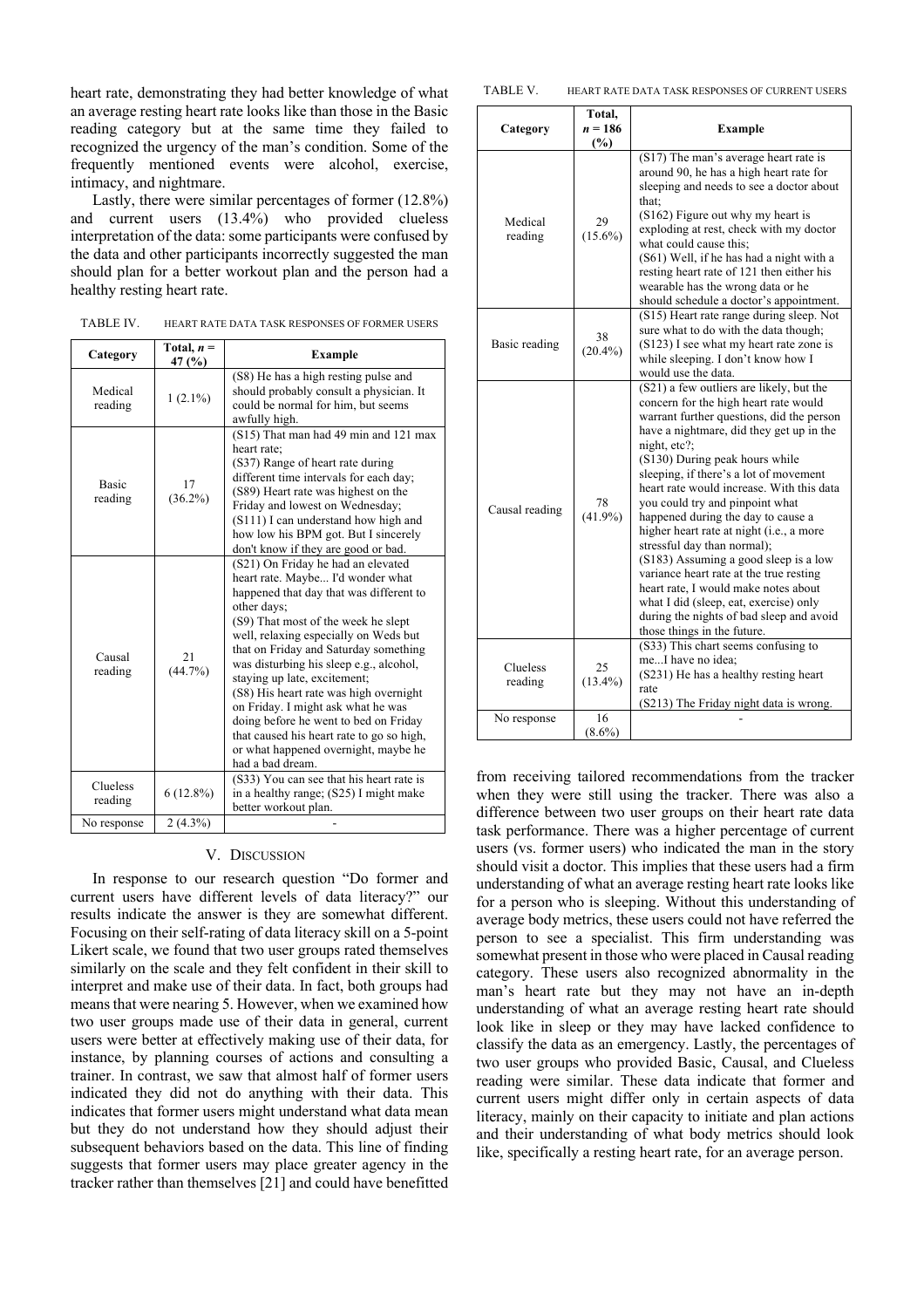Although current users were better at recognizing the dangerous heart rate data, it was disappointing to see that less than quarter of them showed such capacity. While not everyone has background knowledge in heart rate, it is a core feature of fitness trackers. This suggests that perhaps current users are not as knowledgeable about heart rate as the designers of personal informatics might assume. It also suggests a deeper issue, which is that it is easy to overestimate our abilities. Known as the Illusion of Explanatory Depth, most people feel they understand the world with far greater detail than they actually do [22]. Current users may believe they are better at interpreting data than they actually are and the concern is that they may misinterpret data. If and when users are having a serious physical episode and their wearable indicates there is something wrong, will these users be able to interpret the data and react accordingly? Similarly, this self-inflated view applies to former users who had similarly high mean on a data literacy skill scale.

Altogether, based on these results, we can conclude that there is some relationship between data literacy and tracker abandonment: former users' incapacity to effectively make use of their data after interpretation, as well as their basic understanding of the data could have contributed to their discontinuation of using the tracker.

# *A. Design Recommendations for Wearables*

We can make several recommendations to the designers and developers of personal informatics. First, they should **provide options of what users can do with data**. Our results showed that a half of former users did not know what to do with the collected data and this implies this particular user group needs a personalized guidance on what they can do with the data. For instance, the tracker system can show them how users of high data literacy skill plan for their subsequent actions based on their data. Currently, Fitbit and Apple Watch manuals merely explain the logistics of the tracker (e.g., how to set a daily goal, how to change a battery) without explaining what users can do based on their understanding of the metrics. Such guidance can facilitate many users' selfreflection. Second, they can **consider introducing a gamified tutorial to improve users' data literacy skill**. Prior research has incorporated gamification as a way to engage users with personal informatics. For instance, Zhao et al. [23] incorporated avatars to represent the users in a running game. Similarly, Gawley et al. [24] created BitRun that connects to Fitbit devices and users play as a ship/object, avoid obstacles, and collect golden rings. Gamification could also be a fun way to improve users' data literacy skill. Perhaps a company could embed an assessment to establish when a user has mastered an understanding of the data. New features would be unlocked once this assessment had been passed, ensuring users are prepared for the new data. Finally, **a short, mandatory tutorial could then expose them to the data visualization**, with pop-ups offering explanations. The designers and developers could introduce several levels like Beginner, Intermediate, and Advanced user. This tutorial would be especially important for current users who show Basic and Clueless reading of data who might place their own and others' health in danger for incorrect reading of data.

## *B. Limitations and Future Work*

Despite the contributions we make, our study is not without limitations. First, our sample size of former users made up only 20% of total respondents as it was more difficult to recruit former users than current users. We recommend future researchers to create more balanced user groups to get as diverse response patterns as possible. Second, we based much of our analysis on one graph featuring heart rate data and not everyone is deeply familiar with heart rate data so a more thorough assessment featuring multiple visualizations with multiple domains of content would reveal more conclusively how literate former and current users truly are. For instance, future studies can adopt stimulus sampling approach where participants are shown heart rate data, calories burned, counted steps, and more. Third, while we conducted a user study dedicated to examine the relationship between data literacy and tracker abandonment, we made limited technical contributions to wearable system community. Future work can consult our design suggestions to create personal informatics that consider the users of all data literacy levels. Lastly, given the online nature of the study, some participants might not have been fully engaged with the study. This lack of engagement was clearly present in a few participants who did not provide their response to an open-ended question for the heart rate data interpretation task (18 in total). Future researchers can consider ways to increase participants' engagement with online studies, such as higher monetary compensation.

In sum, this study generated many new exciting questions to be explored including:

- How should data be presented to users of different data literacy levels?
- Given the possibility that users think they are more data literate than they actually are, how do we proceed? How can designers and developers help users accept their weakness and improve?
- How do we ensure users maintain their data literacy levels once improved?
- Where and when should data literacy education be introduced without causing additional frustrations on users?

#### VI. CONCLUSION

It is without a doubt that wearable fitness trackers can bring a host of psychological and physical health benefits to users. To support users' long-term tracker engagement, we must understand adoption barriers associated with tracker and user characteristics. We contribute to an understanding of how user characteristic—data literacy—is related to tracker abandonment and consequently we provide practical implications for how Human Computer Interaction and Digital Media researchers, designers, and developers can create newer devices with better interfaces to creating more meaningful experiences.

### ACKNOWLEDGMENT

This work was supported and funded by the National Sciences and Engineering Research Council of Canada (NSERC) through the Collaborative Learning in Usability